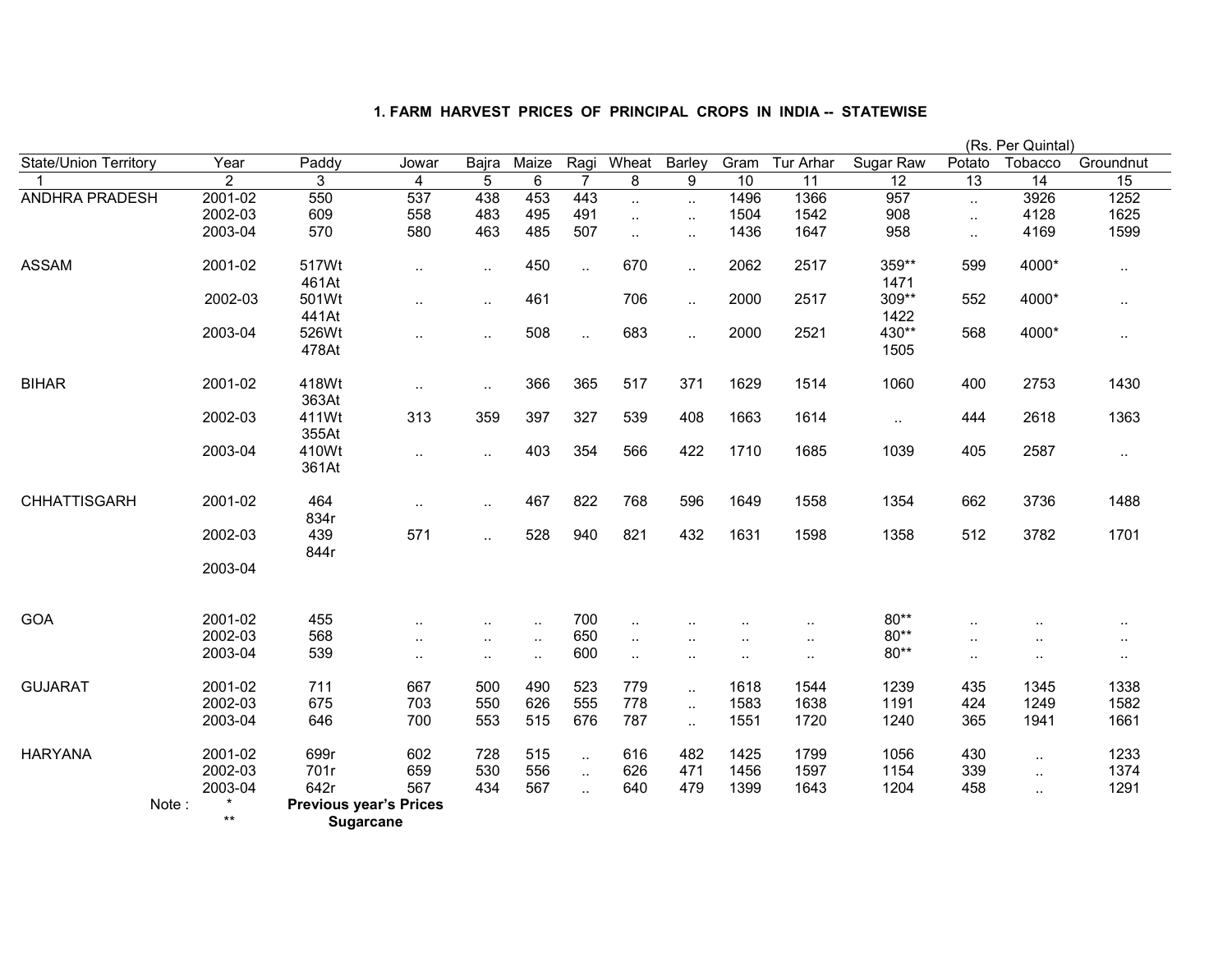|                              |         |                |                             |           |                             |                      |                      |                      |                      |           | (Rs. Per Quintal) |           |           |           |
|------------------------------|---------|----------------|-----------------------------|-----------|-----------------------------|----------------------|----------------------|----------------------|----------------------|-----------|-------------------|-----------|-----------|-----------|
| <b>State/Union Territory</b> | Year    | Paddy          | Jowar                       | Bajra     | Maize                       | Ragi                 | Wheat                | Barley               | Gram                 | Tur Arhar | SugarRaw          | Potato    | Tobacco   | Groundnut |
|                              | 2       | 3              | 4                           | 5         | 6                           | $\overline{7}$       | 8                    | 9                    | 10                   | 11        | 12                | 13        | 14        | 15        |
| <b>HIMACHAL</b>              | 2001-02 | 640            | $\ddotsc$                   | $\ddotsc$ | 535                         | $\ddot{\phantom{a}}$ | $\overline{710}$     | 655                  | 2000                 | 2265      | $\ddotsc$         | 694       | $\ddotsc$ | 2365      |
| <b>PRADESH</b>               | 2002-03 | 690            | $\ddot{\phantom{1}}$        | $\ldots$  | 613                         | $\ddotsc$            | 725                  | 712                  | 2063                 | 2000      | $\ddotsc$         | 708       | $\ddotsc$ | 2372      |
|                              | 2003-04 | 683            | $\ddot{\phantom{1}}$        | $\ldots$  | 600                         | $\mathbf{r}$ .       | 742                  | 760                  | 2053                 | 2292      | $\ddotsc$         | 630       | $\ddotsc$ | 2740      |
| <b>JAMMU &amp; KASHMIR</b>   | 2001-02 | 1228r          | $\sim$                      | 1109      | 663                         | $\ddotsc$            | 679                  | 673                  | 2400                 | $\ddotsc$ | 302**             | 832       | 1500      | 2000      |
|                              | 2002-03 | 1229r          | 600                         | 1143      | 552                         | $\ddotsc$            | 649                  | 674                  | 2065                 | $\ddotsc$ | 353**             | 676       | 2575      | 2300      |
|                              | 2003-04 | 1255r          | $\sim$                      | 1172      | 617                         | $\ddotsc$            | 691                  | 758                  | 2200                 | $\ddotsc$ | 483**             | 801       | 2617      | 2413      |
| <b>KARNATAKA</b>             | 2001-02 | 554            | 428                         | 385       | 439                         | 374                  | 786                  | $\ddotsc$            | 1457                 | 1539      | 83**              | 463       | 3838      | 1181      |
|                              | 2002-03 | 698            | 534                         | 498       | 462                         | 481                  | 835                  | $\sim$               | 1501                 | 1616      | $77***$           | 550       | 4377      | 1501      |
|                              | 2003-04 | 550            | $\mathcal{L}_{\mathcal{A}}$ | 409       | $\mathcal{L}_{\mathcal{A}}$ | 436                  | 841                  | $\ddotsc$            | 1238                 | 1710      | $\sim$            | 359       | 2695      | 1274      |
| <b>KERALA</b>                | 2001-02 | 573            | $\ddotsc$                   |           |                             |                      |                      |                      | $\cdot$ .            | $\sim$    | $75**$            | $\cdot$ . |           | $\sim$    |
|                              | 2002-03 | 673            |                             |           |                             |                      | $\ddotsc$            |                      |                      | $\sim$    | $74**$            | $\cdot$ . |           | $\cdot$ . |
|                              | 2003-04 | 708            | $\ddotsc$                   | $\cdot$ . | $\ddot{\phantom{a}}$        | $\ddotsc$            | $\ddotsc$            | $\cdot$ .            | $\ddotsc$            | $\sim$    | 66**              | $\cdot$ . |           |           |
| MADHYA PRADESH               | 2001-02 | 527<br>717r    | 461                         | 405       | 429                         | $\ddotsc$            | 662                  | 495                  | 1377                 | 1323      | 1117              | 514       | 2303      | 1280      |
|                              | 2002-03 | 499<br>829r    | 504                         | 524       | 496                         | 764                  | 681                  | 527                  | 1438                 | 1502      | 1028              | 417       | 3630      | 1477      |
|                              | 2003-04 | 466<br>814r    | 507                         | 364       | 458                         | Ω.                   | 680                  | 537                  | 1348                 | 1561      | 1009              | 437       | 4091      | 1547      |
| <b>MAHARASHTRA</b>           | 2001-02 | 512            | 548                         | 565       | 457                         | 527                  | 678                  | $\ldots$             | 1314                 | 2015      | 850               | 375       | $\ddotsc$ | 1269      |
|                              | 2002-03 | 538            | 543                         | 535       | 433                         | 525                  | 683                  | $\ddot{\phantom{a}}$ | 1332                 | 1999      | 770               | 389       | $\ddotsc$ | 1285      |
|                              | 2003-04 | 516            | 562                         | 557       | 453                         | 515                  | 721                  | $\ddotsc$            | 1328                 | 1983      | 1003              | 397       | $\ddotsc$ | 1313      |
| <b>MANIPUR</b>               | 2001-02 | 543Wt<br>493At | $\ddotsc$                   | $\ddotsc$ | 433                         | $\ddotsc$            | $\ddotsc$            | $\ddot{\phantom{a}}$ | $\sim$               | $\ddotsc$ | 200**             | 603       | $\cdot$ . | $\ldots$  |
|                              | 2002-03 | 608Wt<br>593At | $\ddotsc$                   | $\cdot$ . | 426                         | $\ddotsc$            |                      |                      | $\ddot{\phantom{a}}$ | $\sim$    | 200**             | 651       | $\cdot$ . | $\cdot$ . |
|                              | 2003-04 | 565Wt<br>545At | $\ddot{\phantom{1}}$        | $\cdot$ . | 476                         | $\ddotsc$            |                      |                      | $\cdot$ .            | $\sim$    | 200**             | 475       | $\cdot$ . | $\sim$    |
| <b>MIZORAM</b>               | 2001-02 | 700            | $\ddot{\phantom{a}}$        | $\ldots$  | 800                         | $\ddot{\phantom{a}}$ |                      |                      | $\ddotsc$            | 1500      | 600**             | 1000      | 8500      | $\sim$    |
|                              | 2002-03 | 1175           | $\ddotsc$                   | $\ldots$  | 832                         | $\ddotsc$            | $\ddot{\phantom{a}}$ | ٠.                   | $\sim$               | 1275      | 648**             | 1163      | 8878      |           |
|                              | 2003-04 | 882            | $\ddotsc$                   | $\ldots$  | 867                         | $\ddotsc$            | $\ddotsc$            | $\ddotsc$            | $\cdot$ .            | 1353      | 536**             | 1126      | 8725      | $\ddotsc$ |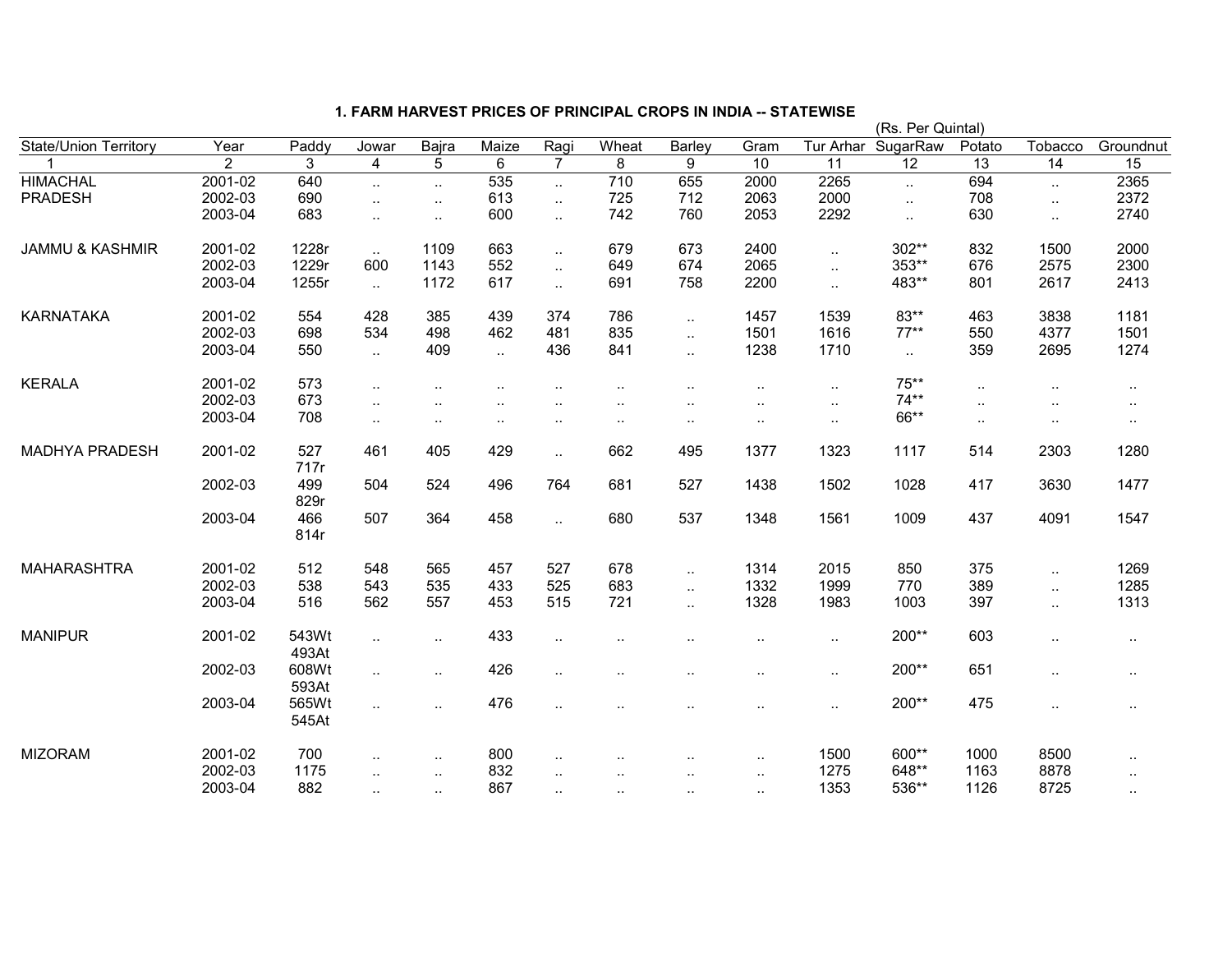|                              |         |              |                      |           |           |                             |                      |                      |                 |                      | (Rs. Per Quintal) |                 |                 |                      |
|------------------------------|---------|--------------|----------------------|-----------|-----------|-----------------------------|----------------------|----------------------|-----------------|----------------------|-------------------|-----------------|-----------------|----------------------|
| <b>State/Union Territory</b> | Year    | Paddy        | Jowar                | Bajra     | Maize     | Ragi                        | Wheat                | Barley               | Gram            | Tur Arhar            | SugarRaw          | Potato          | Tobacco         | Groundnut            |
|                              | 2       | 3            | $\overline{4}$       | 5         | 6         | $\overline{7}$              | 8                    | 9                    | $\overline{10}$ | 11                   | $\overline{12}$   | $\overline{13}$ | $\overline{14}$ | 15                   |
| NAGALAND                     | 2001-02 | 600          |                      |           | 700       |                             |                      |                      |                 |                      |                   |                 |                 |                      |
|                              | 2002-03 | 455          |                      | $\cdot$ . | 600       | $\cdot$ .                   |                      |                      |                 |                      |                   |                 |                 | $\cdot$ .            |
|                              | 2003-04 | 525          |                      | $\ddotsc$ | 600       | $\cdot$ .                   |                      |                      |                 |                      |                   |                 |                 |                      |
|                              |         |              | $\ddotsc$            | $\sim$    |           | $\ddotsc$                   | $\cdot$ .            |                      | $\cdot$ .       |                      | $\sim$            | $\cdot$ .       |                 | $\cdot$ .            |
| <b>ORISSA</b>                | 2001-02 | 396          | $\ddotsc$            | $\ddotsc$ | 447       | 397                         | 723                  | $\ddotsc$            | 1686            | $\ddotsc$            | $105***$          | 389             | $\sim$          | 1326                 |
|                              | 2002-03 | 396          | $\ddotsc$            | $\sim$    | 478       | 430                         | 737                  | $\cdot$ .            | 1497            | $\ddotsc$            | $111***$          | 409             | $\sim$          | 1570                 |
|                              | 2003-04 | 417          | $\ddot{\phantom{a}}$ | $\ddotsc$ | 424       | 491                         | 753                  | $\ddotsc$            | 1365            | $\ddotsc$            | 99**              | 588             | $\ddotsc$       | 1589                 |
| <b>PUNJAB</b>                | 2001-02 | 806          | $\ddotsc$            | 490       | 532       | $\sim$                      | 618                  | 471                  | 1696            | $\ddotsc$            | 1239              | 373             |                 | 1394                 |
|                              | 2002-03 | 847          |                      | 514       | 544       | $\mathcal{L}_{\mathcal{A}}$ | 617                  | 509                  | 1722            | $\ddot{\phantom{a}}$ | 1290              | 238             | $\sim$          | 1578                 |
|                              | 2003-04 | 860          | $\ddotsc$            | 447       | 548       |                             | 630                  | 539                  | 1737            |                      | 1341              | 216             | $\ddotsc$       | 1702                 |
|                              |         |              | $\ddotsc$            |           |           | $\ddotsc$                   |                      |                      |                 | $\ddotsc$            |                   |                 | $\ddotsc$       |                      |
| <b>RAJASTHAN</b>             | 2001-02 | 521          | 460                  | 358       | 438       | $\sim$                      | 649                  | 488                  | 1520            | 1498                 | 1220              | 432             | 1799            | 1255                 |
|                              |         | 818r         |                      |           |           |                             |                      |                      |                 |                      |                   |                 |                 |                      |
|                              | 2002-03 | 877<br>1255r | 580                  | 557       | 588       | $\mathbf{r}$ .              | 666                  | 534                  | 1548            | 1996                 | 1285              | 540             | 1979            | 1550                 |
|                              | 2003-04 |              |                      | 427       | 469       |                             | 674                  | 521                  |                 | 1527                 | 1461              | 374             |                 |                      |
|                              |         | 838<br>1269r | 490                  |           |           | $\ddotsc$                   |                      |                      | 1370            |                      |                   |                 | 1859            | 1589                 |
| <b>SIKKIM</b>                | 2001-02 | $\sim$       |                      |           |           |                             |                      |                      |                 |                      |                   |                 |                 | $\cdot$ .            |
|                              | 2002-03 | $\ddotsc$    |                      |           |           |                             |                      |                      |                 |                      |                   |                 |                 |                      |
|                              | 2003-04 | $\sim$       | $\cdot$ .            | ٠.        | $\cdot$ . |                             |                      | . .                  |                 | $\cdot$ .            | ٠.                |                 | $\cdot$ .       | $\cdot$ .            |
|                              |         |              |                      |           |           |                             |                      |                      |                 |                      |                   |                 |                 |                      |
| <b>TAMILNADU</b>             | 2001-02 | 500          | 479                  | 445       | 465       | 448                         | $\ddotsc$            | $\cdot$ .            | 1996            | 1277                 | 955               | 552             | $\sim$          | 1270                 |
|                              | 2002-03 | 521          | 578                  | 541       | 528       | 505                         | $\ddotsc$            | $\ddot{\phantom{a}}$ | 1863            | 1559                 | 879               | 568             | $\ldots$        | 1560                 |
|                              | 2003-04 | 530          | 562                  | 488       | 479       | 568                         | $\ddot{\phantom{a}}$ | $\ddotsc$            | 1854            | 1463                 | 1013              | 693             | $\ldots$        | 1538                 |
| <b>TRIPURA</b>               | 2001-02 | 1087Wr       |                      |           |           |                             |                      |                      |                 |                      | 1492              | 434             |                 |                      |
|                              |         | 900Ar        | $\sim$ $\sim$        |           |           |                             |                      | $\cdot$ .            | $\sim$          | $\cdot$ .            |                   |                 | $\cdot$ .       | $\cdot$ .            |
|                              | 2002-03 | 900Wt        | $\sim$               |           | $\cdot$ . |                             |                      |                      | $\cdot$ .       | $\sim$               | 1940              | 620             | $\cdot$ .       | $\sim$               |
|                              |         | 820At        |                      |           |           |                             |                      |                      |                 |                      |                   |                 |                 |                      |
|                              | 2003-04 | 1091Wt       | $\ddotsc$            |           |           |                             |                      |                      |                 | $\ddotsc$            | 1450              | 630             | $\cdot$ .       | $\ddot{\phantom{1}}$ |
|                              |         | 798At        |                      |           |           |                             |                      |                      |                 |                      |                   |                 |                 |                      |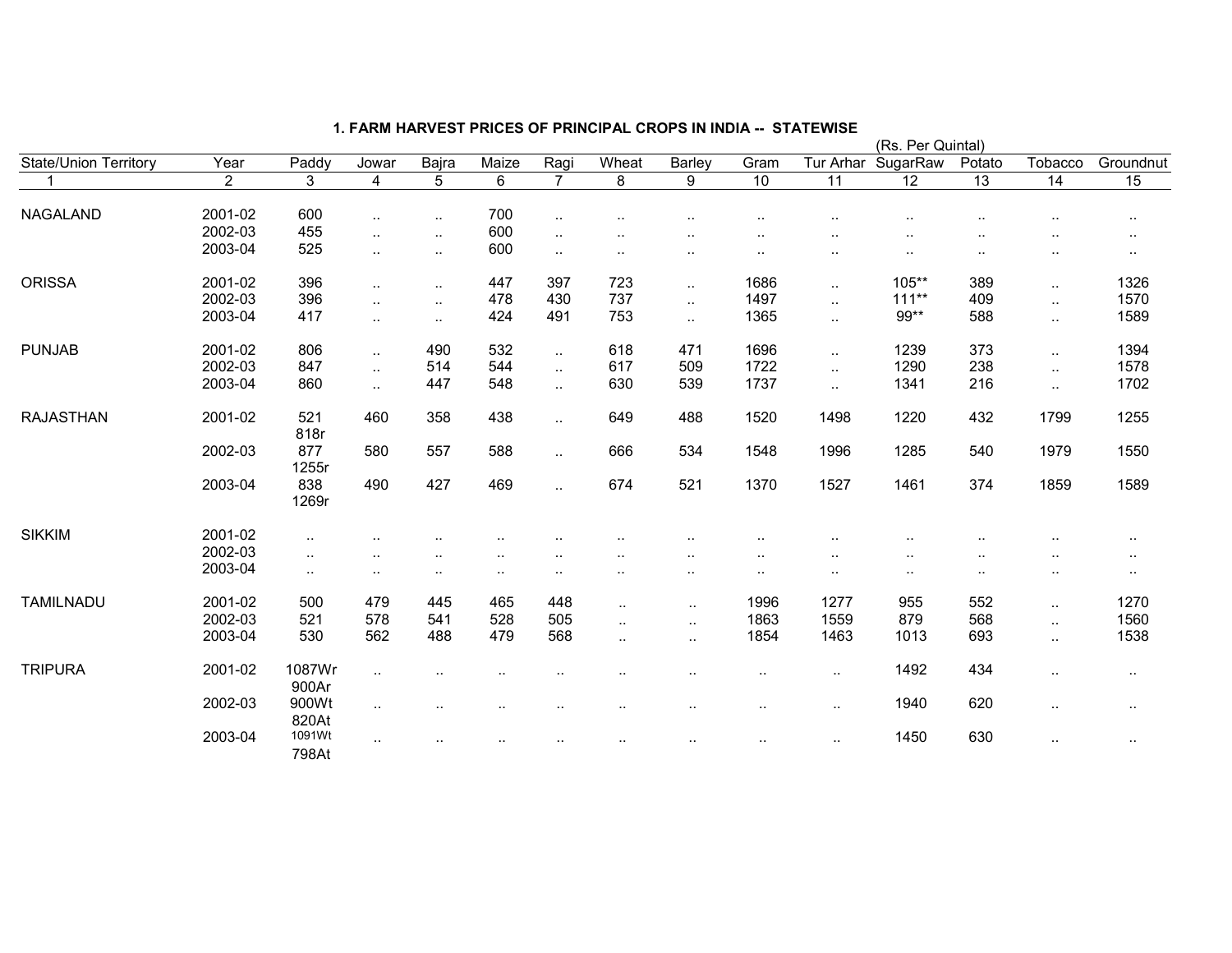|                              |                |                  |                             |                      |                      |                      |                      |                      |                      |                      | (Rs. Per Quintal) |                        |                      |                      |
|------------------------------|----------------|------------------|-----------------------------|----------------------|----------------------|----------------------|----------------------|----------------------|----------------------|----------------------|-------------------|------------------------|----------------------|----------------------|
| <b>State/Union Territory</b> | Year           | Paddy            | Jowar                       | Bajra                | Maize                | Ragi                 | Wheat                | Barley               | Gram                 | Tur Arhar            | SugarRaw          | Potato                 | Tobacco              | Groundnut            |
|                              | $\overline{2}$ | 3                | 4                           | $\overline{5}$       | $\overline{6}$       | $\overline{7}$       | $\overline{8}$       | $\overline{9}$       | 10                   | 11                   | 12                | 13                     | 14                   | 15                   |
| <b>UTTAR PRADESH</b>         | 2001-02        | 418              | 399                         | 344                  | 403                  | 407                  | 540                  | 482                  | 1368                 | 1462                 | $78**$<br>963     | 336                    | 1227                 | 1251                 |
|                              | 2002-03        | 476              | 434                         | 513                  | 503                  | $\ddotsc$            | 586                  | 542                  | 1445                 | 1623                 | 55**<br>822       | 197                    | <b>NA</b>            | 1533                 |
|                              | 2003-04        | 496              | 421                         | 463                  | 469                  | $\ddotsc$            | 591                  | 510                  | 1316                 | 1647                 | $61**$<br>941     | 212                    | 1360                 | 17032                |
| <b>WEST BENGAL</b>           | 2001-02        | 442Wt<br>471At   | $\ddotsc$                   |                      |                      | ٠.                   | 576                  | 569                  | 1550                 | $\ddotsc$            | 1246              | 327                    | $\cdot$ .            | $\cdot$ .            |
|                              | 2002-03        | 429Wt<br>434At   | $\ddot{\phantom{a}}$        |                      | $\ddotsc$            | $\ddot{\phantom{a}}$ | 619                  | 624                  | 1688                 | $\sim$               | 1217              | 304                    | $\cdot$ .            | $\sim$ $\sim$        |
|                              | 2003-04        | 471Wt<br>469At   | $\ddotsc$                   |                      |                      | $\ddot{\phantom{a}}$ | 678                  | 638                  | 1737                 | $\ddotsc$            | 1249              | 322                    | $\ddot{\phantom{a}}$ |                      |
| <b>ANDAMAN &amp;</b>         | 2001-02        | 570              |                             |                      |                      |                      |                      |                      |                      |                      | $70**$            |                        |                      |                      |
| <b>NICOBAR</b>               | 2002-03        | $\cdot$ .        | $\ddotsc$                   |                      |                      | ٠.                   | $\ddot{\phantom{a}}$ |                      | $\sim$ $\sim$        | $\sim$               | $\sim$            | $\ddot{\phantom{1}}$ . |                      | $\cdot$ .            |
|                              | 2003-04        | $\sim$           | $\ddot{\phantom{a}}$        |                      | $\ddotsc$            | $\ddotsc$            |                      | $\cdot$ .            | $\ddotsc$            | $\ddotsc$            | $\ddotsc$         | $\ddotsc$              | $\ddotsc$            | $\cdot$ .            |
| <b>CHANDIGARH</b>            | 2001-02        | 530              | $\sim$                      | $\cdot$ .            | $\ddot{\phantom{a}}$ | $\ddot{\phantom{a}}$ | 610                  | $\ddotsc$            | $\ddot{\phantom{a}}$ | $\ddot{\phantom{a}}$ |                   | $\ddotsc$              | $\ddot{\phantom{a}}$ | $\sim$               |
|                              | 2002-03        | 530              | $\ddotsc$                   | $\cdot$ .            | $\ddotsc$            | $\ddotsc$            | 620                  | $\ddotsc$            | $\ddot{\phantom{a}}$ | $\ddotsc$            |                   | $\sim$                 | $\ddot{\phantom{a}}$ | $\sim$ $\sim$        |
|                              | 2003-04        | 530              | $\ddotsc$                   | $\cdot$ .            | $\ddotsc$            | $\ddot{\phantom{1}}$ | 631                  | $\ddotsc$            | $\ddot{\phantom{0}}$ | $\ddot{\phantom{a}}$ | $\cdot$ .         | 250                    | $\sim$               | $\cdot$ .            |
| <b>DADRA &amp; NAGAR</b>     | 2001-02        | 365              | $\ddotsc$                   | $\ddot{\phantom{a}}$ | $\cdot$ .            | 362                  | $\ldots$             |                      | $\cdot$ .            | 1808                 |                   |                        | $\cdot$ .            | ٠.                   |
| <b>HAVELI</b>                | 2002-03        | $\sim$           | $\ddot{\phantom{a}}$        |                      | $\cdot$ .            | 575                  | $\ldots$             | $\ldots$             | $\sim$               | 1949                 |                   |                        |                      | $\ddot{\phantom{a}}$ |
|                              | 2003-04        | 455              | $\cdot$ .                   |                      | $\cdot$ .            | 638                  | $\cdot$ .            | $\ddot{\phantom{a}}$ | $\cdot$ .            | 2144                 | $\cdot$ .         |                        |                      |                      |
| <b>DELHI</b>                 | 2001-02        | 3060r*           | $\sim$                      | 382                  | $\ddotsc$            | $\cdot$ .            | 738                  | 489                  | 1782                 | 2116                 | 1477              | 398                    | $\cdot$ .            | $\ddotsc$            |
|                              | 2002-03        | 3665r*           | $\mathcal{L}_{\mathcal{A}}$ | 584                  | $\ddotsc$            | $\ddotsc$            | 762                  | 556                  | 1823                 | 1826                 | 1335              | 279                    | $\cdot$ .            | $\sim$ $\sim$        |
|                              | 2003-04        | 2903r*           | $\sim$                      | 457                  | $\cdot$ .            | $\cdot$ .            | 848                  | 698                  | 1831                 | 1985                 | 1431              | 220                    | $\ddotsc$            | $\sim$               |
| <b>PONDICHERRY</b>           | 2001-02        | 470              | $\sim$                      | $\sim$ $\sim$        | $\cdots$             | $\sim$               | $\cdots$             |                      | $\cdot$              |                      | $\sim$            | $\cdot$ .              | $\cdots$             | $\sim$               |
|                              | 2002-03        | 558              | $\ddotsc$                   | 536                  | $\cdot$ .            | 627                  | $\cdot$ .            |                      | . .                  |                      |                   | $\cdot$ .              | $\cdot$ .            | $\sim$               |
|                              | 2002-03        | 557              | $\ddotsc$                   | 454                  | $\ddotsc$            | 582                  | $\ddotsc$            |                      |                      |                      |                   |                        | $\ddotsc$            | 2190                 |
|                              |                | $\star$<br>Note: | <b>Basmati Rice</b>         |                      |                      |                      |                      |                      |                      |                      |                   |                        |                      |                      |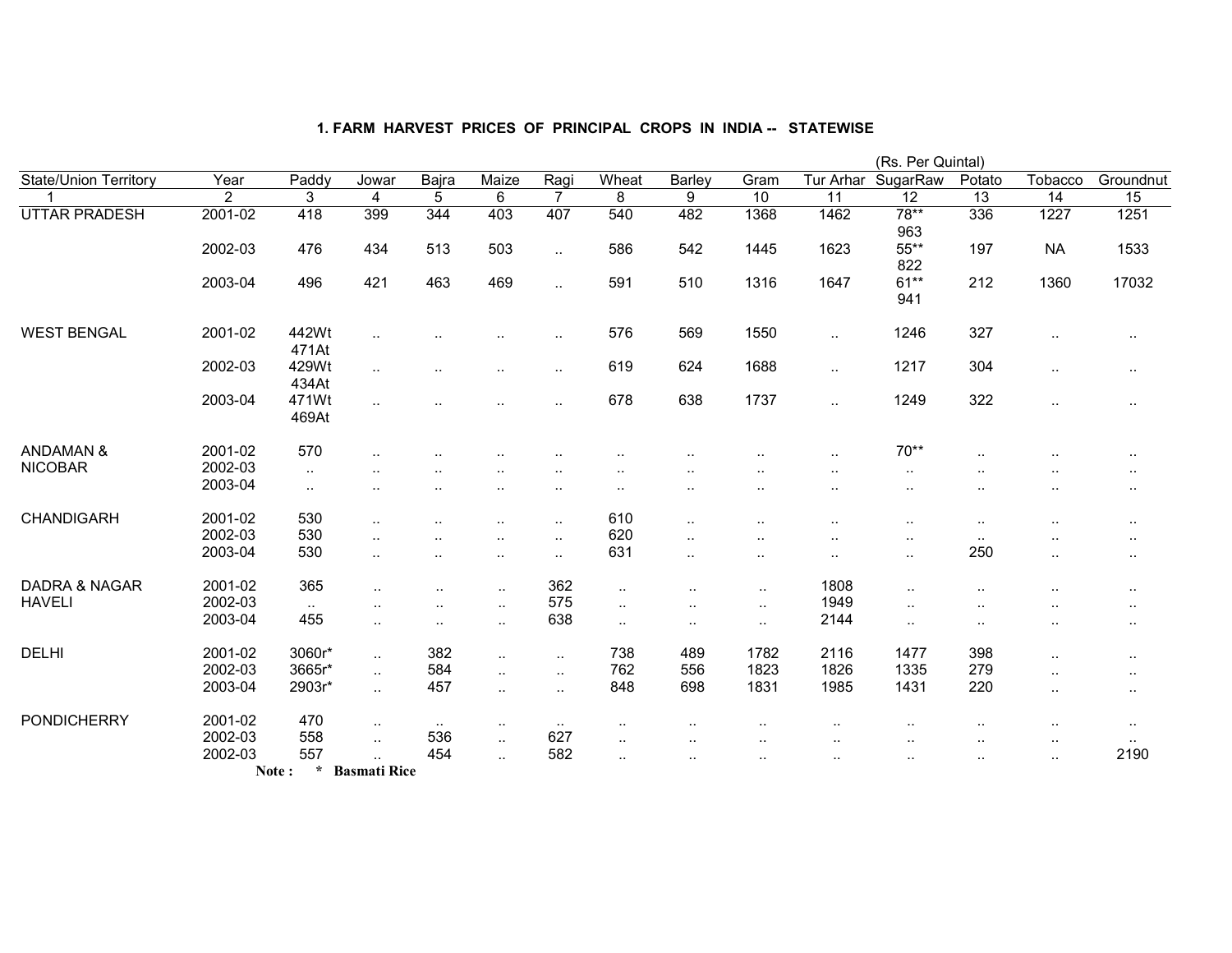| <b>State/Union Territory</b> |                               |                             |        |           |                                     |                      |                      |           |                        |                      | (Rs. Per Quintal)    |        |                      |                      |
|------------------------------|-------------------------------|-----------------------------|--------|-----------|-------------------------------------|----------------------|----------------------|-----------|------------------------|----------------------|----------------------|--------|----------------------|----------------------|
|                              | Year                          |                             |        |           | RapeSeed Sesamum Linseed CasterSeed | Toria                | Cotton               | Jute      | Sunnhemp               | Pepper               | Ginger               | Chilly | Turmeric             | Mesta                |
|                              |                               |                             |        |           |                                     |                      |                      |           |                        |                      | D/F                  | D/F    | D/F                  |                      |
|                              | $\overline{2}$                | 16                          | 17     | 18        | 19                                  | 20                   | 21                   | 22        | 23                     | 24                   | 25                   | 26     | 27                   | 28                   |
| ANDHRA PRADESH               | 2001-02                       | $\ddotsc$                   | 1523   | $\ddotsc$ | 942                                 | $\ddotsc$            | 1737                 | $\sim$    | $\ldots$               | $\sim$               | $\sim$               | 2469   | 1723                 | 871                  |
|                              | 2002-03                       | $\mathcal{L}_{\mathcal{A}}$ | 1786   | $\ddotsc$ | 1275                                | $\ddotsc$            | 1903                 | $\ddotsc$ | ٠.                     | $\cdot$ .            | $\ddotsc$            | 3295   | 2194                 | 710                  |
|                              | 2003-04                       | $\ddotsc$                   | 1852   | $\ddotsc$ | 1373                                | $\sim$               | 2356                 | $\ddotsc$ | $\ddot{\phantom{a}}$   | $\ddot{\phantom{a}}$ | $\sim$               | 2909   | 2268                 | 663                  |
| <b>ASSAM</b>                 | 2001-02                       | 1293                        | 1837   | 1426      | 2844*                               | $\ddotsc$            | 4037                 | 917       | $\ddot{\phantom{a}}$ . | $\ddotsc$            | $\ddotsc$            | 1627   | 444                  | 592                  |
|                              | 2002-03                       | 1397                        | 1745   | 1712      | 2844*                               | $\ddotsc$            | 4037                 | 751       | ٠.                     |                      | $\ddotsc$            | 1553   | 510                  | 669                  |
|                              | 2003-04                       | 1741                        | 1983   | 1573      | 2844*                               | $\ddotsc$            | 4037                 | 661       | $\ddot{\phantom{a}}$ . | $\cdot$ .            | $\ddotsc$            | 1653   | 563                  | 669                  |
| <b>BIHAR</b>                 | 2001-02                       | 1300                        | 1748   | 1229      | $\ddot{\phantom{a}}$                |                      | $\ddot{\phantom{a}}$ | 769       | Ω.                     | $\cdot$ .            | 996                  | 2967   | 820                  | 759                  |
|                              | 2002-03                       | 1426                        | 1746   | 1334      | $\ddot{\phantom{a}}$                | $\ddot{\phantom{a}}$ | $\ddotsc$            | 801       | $\ddotsc$              | $\ddotsc$            | 1040                 | 3136   | 965                  | 778                  |
|                              | 2003-04                       | 1516                        | 1931   | 1398      |                                     |                      | $\ddotsc$            | 785       | $\ddot{\phantom{a}}$   | $\sim$               | $\sim$               | 3179   | 1045                 | $\sim$               |
| <b>CHHATTISGARH</b>          | 2001-02                       | 1561                        | 1956   | 1539      | $\ddot{\phantom{a}}$                |                      |                      |           | $\ddotsc$              | $\ddot{\phantom{a}}$ | 1981                 | 3816   | 2809                 | $\sim$               |
|                              | 2002-03<br>2003-04            | 1982                        | 2053   | 1830      |                                     |                      |                      |           |                        | $\cdot$ .            | 1892                 | 4119   | 3098                 | $\sim$               |
|                              |                               |                             |        |           |                                     |                      |                      |           |                        |                      |                      |        |                      |                      |
| GOA                          | 2001-02                       | $\ddotsc$                   |        |           |                                     |                      |                      |           |                        |                      |                      |        |                      |                      |
|                              | 2002-03                       | $\ddot{\phantom{a}}$ .      |        |           |                                     |                      |                      |           |                        |                      |                      |        |                      |                      |
|                              | 2003-04                       | $\cdot$ .                   |        |           |                                     | $\ddotsc$            |                      |           |                        |                      | ٠.                   |        |                      | $\ddot{\phantom{a}}$ |
| <b>GUJARAT</b>               | 2001-02                       | 1135                        | 1859   | $\ddotsc$ | 1233                                | $\sim$               | 1533                 | $\cdot$ . |                        | $\cdot$ .            | $\ddot{\phantom{a}}$ | 4103   | $\ddot{\phantom{a}}$ | . .                  |
|                              | 2002-03                       | 1406                        | 2585   | $\ddotsc$ | 1538                                | $\ddotsc$            | 1754                 |           |                        | $\cdot$ .            | $\ddotsc$            | 4307   | $\ddotsc$            |                      |
|                              | 2003-04                       | 1547                        | 2728   | $\ddotsc$ | 1583                                | $\sim$               | 1879                 | $\ddotsc$ | $\ddot{\phantom{a}}$   | $\ddotsc$            | $\ddotsc$            | 4357   | $\ddot{\phantom{1}}$ | $\ldots$             |
| <b>HARYANA</b>               | 2001-02                       | 1341                        | 1929   |           | ٠.                                  | $\sim$               | 1525D<br>2350A       | $\ldots$  | 2200                   |                      | $\ddotsc$            | 3082   | $\ddot{\phantom{1}}$ | $\sim$               |
|                              | 2002-03                       | 1502                        | 2038   |           |                                     | $\ddotsc$            | 1751D                | $\sim$    | 2200                   | $\cdot$ .            | $\sim$               | 2777   | $\ddotsc$            | $\sim$               |
|                              |                               |                             |        |           |                                     |                      | 2112A                |           |                        |                      |                      |        |                      |                      |
|                              | 2003-04                       | 1475                        | 2060   | $\ddotsc$ |                                     | $\sim$               | 1750D<br>1670A       | $\ldots$  | 2200                   | $\ldots$             | $\ddotsc$            | 2779   | $\ddotsc$            | $\sim$               |
| <b>HIMACHAL</b>              | 2001-02                       | 1970                        | 3325   | 2130      | $\ddotsc$                           | $\sim$               | 3500                 | $\cdot$ . | $\ddotsc$              | $\ldots$             | 1818                 | 5890   | 3622                 | $\sim$               |
| <b>PRADESH</b>               | 2002-03                       | 2034                        | 3412   | 2268      | $\ddotsc$                           | $\ddotsc$            | 3117                 | $\cdot$ . |                        | $\sim$               | 1829                 | 5657   | 3652                 | $\sim$               |
|                              | 2003-04                       | 2105                        | 3360   | 2435      | $\ddot{\phantom{a}}$                | $\ddotsc$            | 2978                 |           |                        | $\cdot$ .            | 2125                 | 6016   | 3750                 | $\ddotsc$            |
|                              | <b>Note: * Previous Price</b> |                             | D: Dry | F: Fresh  |                                     |                      |                      |           |                        |                      |                      |        |                      |                      |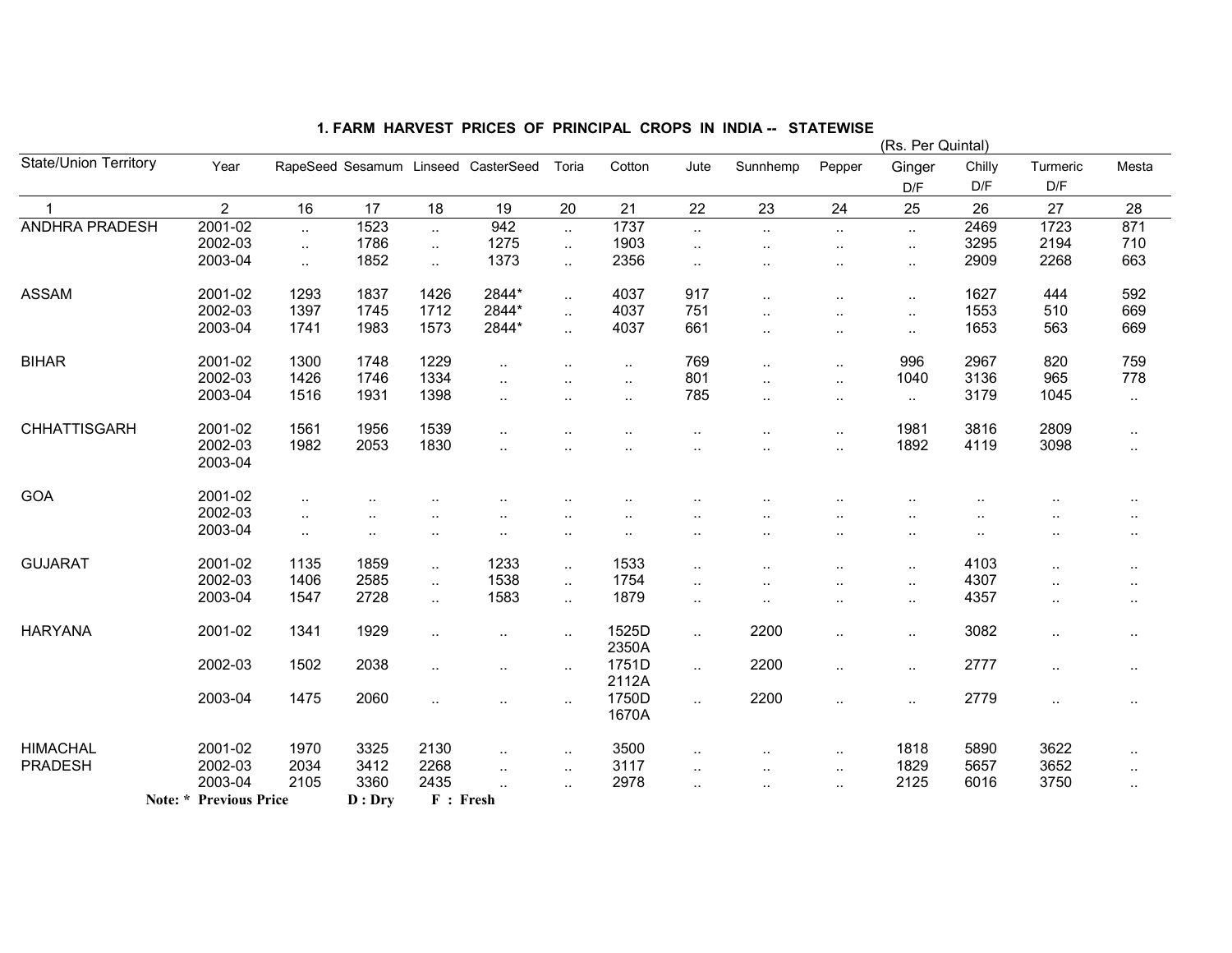|                              |                |           |                      |                        |                                     |                      |                      |                        |                      |                             | (Rs. Per Quintal)    |           |                      |                      |
|------------------------------|----------------|-----------|----------------------|------------------------|-------------------------------------|----------------------|----------------------|------------------------|----------------------|-----------------------------|----------------------|-----------|----------------------|----------------------|
| <b>State/Union Territory</b> | Year           |           |                      |                        | RapeSeed Sesamum Linseed CasterSeed | Toria                | Cotton               | Jute                   | Sunnhemp             | Pepper                      | Ginger               | Chilly    | Turmeric             | Mesta                |
|                              |                |           |                      |                        |                                     |                      |                      |                        |                      |                             | D/F                  | D/F       | D/F                  |                      |
|                              | $\overline{2}$ | 16        | 17                   | 18                     | 19                                  | 20                   | 21                   | 22                     | 23                   | 24                          | 25                   | 26        | 27                   | 28                   |
| <b>JAMMU &amp; KASHMIR</b>   | 2001-02        | 1314      |                      | 1704                   | $\ldots$                            | $\ddotsc$            | $\sim$               | $\sim$                 | $\sim$               | $\sim$                      | $\sim$               | 5774      | $\ddotsc$            | $\sim$               |
|                              | 2002-03        | 1542      | $\ddotsc$            | 2007                   | $\ddotsc$                           | $\ddot{\phantom{a}}$ |                      | $\cdot$ .              | $\ddot{\phantom{0}}$ | $\ddotsc$                   | $\sim$               | 5424      |                      | $\ddot{\phantom{a}}$ |
|                              | 2003-04        | 1824      | 1855                 | 2467                   | $\ddotsc$                           | $\ddotsc$            |                      | $\ddotsc$              | $\ddot{\phantom{0}}$ | $\ddot{\phantom{a}}$        | $\sim$               | 5933      | $\ddot{\phantom{a}}$ | $\ddotsc$            |
| <b>KARNATAKA</b>             | 2001-02        | $\ddotsc$ | 1816                 | 1155                   | 1271                                | $\ddotsc$            | 1643                 | $\ddot{\phantom{a}}$ . | $\cdot$ .            | 8078                        | 564                  | 3401      | 1723                 | $\cdot$ .            |
|                              | 2002-03        | $\ddotsc$ | 2153                 | $\sim$                 | 1313                                | $\ddotsc$            | 2055                 | $\ddotsc$              | $\ldots$             | 7314                        | 963                  | 3182      | 1851                 | $\ddotsc$            |
|                              | 2003-04        | $\ddotsc$ | 2305                 | $\ddotsc$              | $\ldots$                            | $\ddotsc$            | 1714                 | $\ddotsc$              | $\sim$               | 5756                        | $\sim$               | 3481      | 1371                 | $\ddotsc$            |
| <b>KERALA</b>                | 2001-02        | $\ddotsc$ |                      |                        |                                     |                      |                      | $\cdot$ .              | $\cdot$ .            | 7124                        | 2737                 | $\ddotsc$ |                      | $\ddotsc$            |
|                              | 2002-03        | $\ddotsc$ |                      |                        |                                     |                      |                      | $\ddot{\phantom{a}}$   | $\ldots$             | 8030                        | 3466                 | $\ddotsc$ |                      | $\ddotsc$            |
|                              | 2003-04        | $\ddotsc$ | $\cdot$ .            | $\sim$                 | $\ddot{\phantom{0}}$                | $\ddotsc$            | $\ddot{\phantom{a}}$ | $\cdot$ .              | $\sim$               | 6900                        | 7069                 | $\ddotsc$ | ٠.                   | $\cdot$ .            |
| <b>MADHYA PRADESH</b>        | 2001-02        | 1170      | 1701                 | 1393                   | 1223                                | $\ddot{\phantom{a}}$ | 1685                 | $\ddotsc$              | 1069                 | $\mathbf{L}$                | 1645                 | 3797      | 4428                 | 587                  |
|                              | 2002-03        | 1575      | 2234                 | 1694                   | 1618                                | $\ddotsc$            | 1998                 | $\sim$                 | 953                  | $\mathcal{L}_{\mathcal{A}}$ | 1638                 | 3350      | 3023                 | $\ddotsc$            |
|                              | 2003-04        | 1776      | 2537                 | 1600                   | $\sim$                              | $\sim$               | 2489                 | $\sim$                 | 1311                 | $\ddotsc$                   | 3144                 | 3702      | 3987                 | 825                  |
| <b>MAHARASHTRA</b>           | 2001-02        | $\ddotsc$ | 1998                 | 1102                   | 953                                 | $\sim$               | 1992                 | $\sim$                 |                      | $\ddot{\phantom{a}}$        | $\sim$               | 2650      | $\ddotsc$            | $\ddotsc$            |
|                              | 2002-03        | $\ddotsc$ | 1985                 | 1154                   | 1055                                | $\ddotsc$            | 1586                 | $\sim$                 |                      | ٠.                          | $\sim$               | 2710      | $\ddot{\phantom{a}}$ | $\cdot$ .            |
|                              | 2003-04        | $\ddotsc$ | 1974                 | 1174                   | 1029                                | $\ddotsc$            | 1940                 | $\ddotsc$              |                      |                             | $\sim$               | 2875      | $\ddot{\phantom{a}}$ | $\ddotsc$            |
| <b>MANIPUR</b>               | 2001-02        | $\ddotsc$ | $\ddot{\phantom{a}}$ |                        |                                     |                      |                      | $\cdot$ .              |                      | $\ddot{\phantom{a}}$        | 617                  | 6666      | $\ddot{\phantom{a}}$ | $\ddotsc$            |
|                              | 2002-03        | 1316      |                      |                        |                                     |                      |                      |                        |                      | $\ddotsc$                   | 475                  | 8396      |                      | $\sim$               |
|                              | 2003-04        | 1396      | $\ddotsc$            | $\ddot{\phantom{a}}$   | $\cdot$ .                           | . .                  | $\cdot$ .            | $\cdot$ .              | $\cdot$              | $\ldots$                    | 456                  | 8613      | $\ddot{\phantom{a}}$ | $\ddotsc$            |
| <b>MIZORAM</b>               | 2001-02        | 950       | 2200                 | $\ddotsc$              |                                     | $\ddotsc$            | 2500                 | $\ddotsc$              |                      | $\ldots$                    | 800                  | 3700      | 1000                 | $\cdot$ .            |
|                              | 2002-03        | 903       | 2281                 | $\ddotsc$              | $\ddot{\phantom{a}}$                | $\ddotsc$            | 2752                 | $\ddotsc$              | $\cdot$              | $\ddotsc$                   | 791                  | 3875      | 1613                 | $\ddotsc$            |
|                              | 2003-04        | 1369      | 1718                 | $\ddotsc$              | $\ddot{\phantom{a}}$                | $\ddot{\phantom{1}}$ | 2461                 | $\sim$                 | $\cdot$ .            | $\sim$                      | 823                  | 3863      | 2165                 | $\sim$               |
| <b>NAGALAND</b>              | 2001-02        | 1200      |                      |                        |                                     |                      |                      |                        |                      | $\ldots$                    | 700                  | 5000      |                      | $\ddotsc$            |
|                              | 2002-03        | 1200      | $\ddot{\phantom{a}}$ |                        |                                     |                      |                      | $\cdot$ .              |                      | $\ldots$                    | 800                  | $\ddotsc$ |                      | $\ddotsc$            |
|                              | 2003-04        | $\sim$    |                      |                        |                                     |                      |                      | $\cdot$                |                      | $\ddot{\phantom{a}}$        | 850                  | $\ddotsc$ |                      | $\ddotsc$            |
| <b>ORISSA</b>                | 2001-02        | 1565      | 1470                 | $\ddot{\phantom{a}}$ . |                                     |                      | $\cdot$ .            | 895                    | $\cdot$ .            |                             | $\ddot{\phantom{0}}$ |           |                      |                      |
|                              | 2002-03        | 1831      | 1591                 | $\ddotsc$              |                                     |                      | $\cdot$ .            | 894                    | $\ddot{\phantom{a}}$ |                             | $\ddot{\phantom{a}}$ |           |                      |                      |
|                              | 2003-04        | 2006      | 1968                 | $\ddotsc$              |                                     |                      | $\cdot$ .            | 855                    | $\ddot{\phantom{a}}$ |                             | $\ddot{\phantom{1}}$ |           |                      | $\ddot{\phantom{1}}$ |
|                              | Note:          | $D:$ Dry, | F: Fresh             |                        |                                     |                      |                      |                        |                      |                             |                      |           |                      |                      |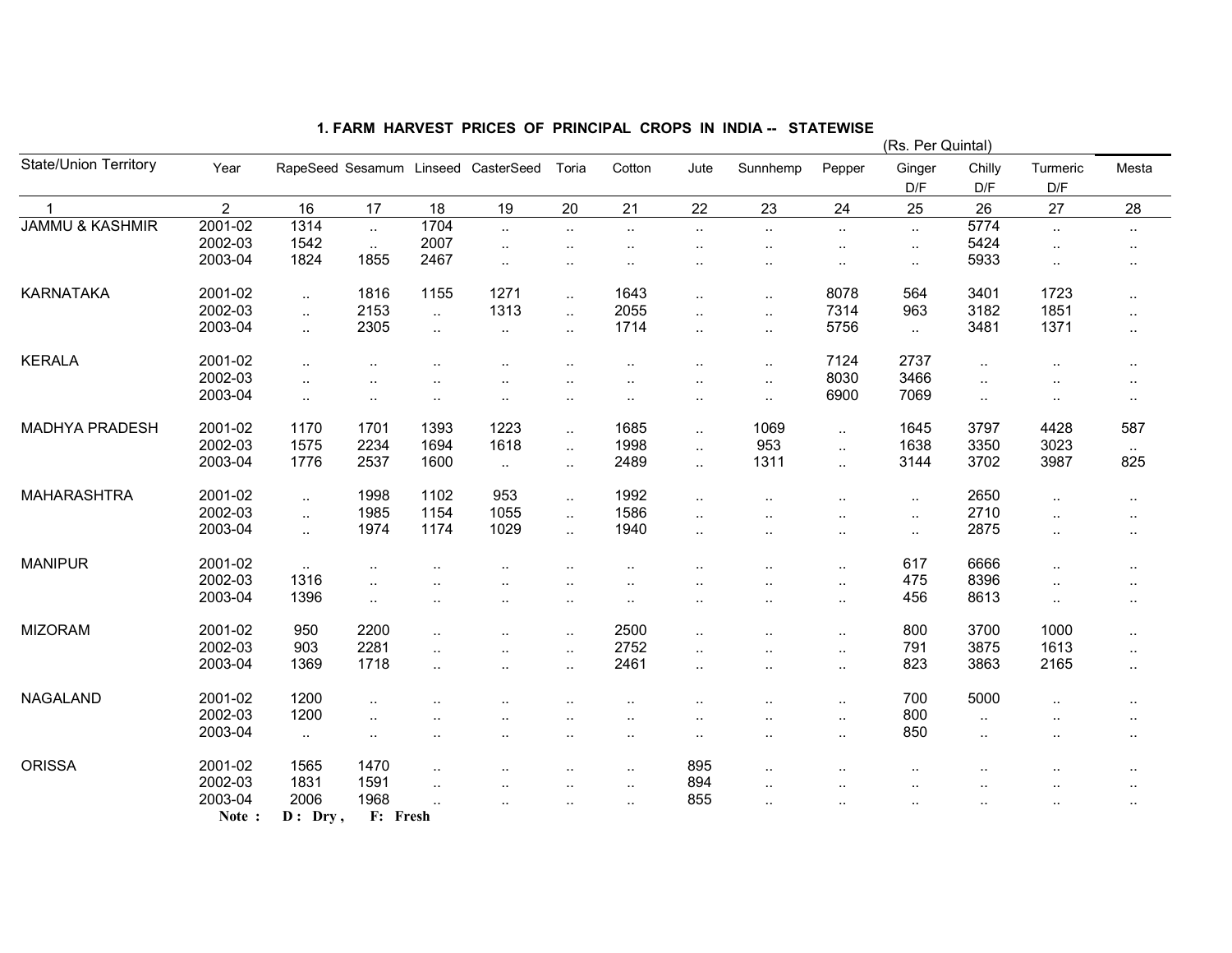|                              |                |                      |                        |                       |                                     |           |                      |                             |                      |                      | (Rs. Per Quintal)        |                      |                      |           |
|------------------------------|----------------|----------------------|------------------------|-----------------------|-------------------------------------|-----------|----------------------|-----------------------------|----------------------|----------------------|--------------------------|----------------------|----------------------|-----------|
| <b>State/Union Territory</b> | Year           |                      |                        |                       | RapeSeed Sesamum Linseed CasterSeed | Toria     | Cotton               | Jute                        | Sunnhemp             | Pepper               | Ginger<br>D/F            | Chilly<br>D/F        | Turmeric<br>D/F      | Mesta     |
| $\overline{1}$               | $\overline{2}$ | 16                   | 17                     | 18                    | 19                                  | 20        | 21                   | 22                          | 23                   | 24                   | 25                       | 26                   | 27                   | 28        |
| <b>PUNJAB</b>                | 2001-02        | 1299                 | 1943                   | 1867                  | $\ddotsc$                           | 1220      | 1824D<br>2017A       | $\sim$                      |                      |                      | $\sim$                   |                      | $\ddot{\phantom{0}}$ | $\cdot$ . |
|                              | 2002-03        | 1442                 | 2203                   | 1800                  | $\ddotsc$                           | 1322      | 1854D<br>2100A       | $\sim$                      | $\ddotsc$            |                      | $, \ldots$               | $\ddotsc$            | $\ldots$             | $\sim$    |
|                              | 2003-04        | 1562                 | 2465                   | 1850                  | $\ldots$                            | 1495      | 1911D<br>2355A       | $\sim$                      | $\ddotsc$            | $\ddotsc$            | $\sim$                   | $\ddotsc$            | $\cdot$ .            | $\sim$    |
| <b>RAJASTHAN</b>             | 2001-02        | 1285                 | 1756                   | 1412                  | 1151                                | $\sim$    | 1816<br>2492L        | $\sim$                      | 1986                 | $\ddotsc$            | 960                      | 3777                 | $\ldots$             | $\sim$    |
|                              | 2002-03        | 1749                 | 2222                   | 1508                  | 1641                                | $\sim$    | 1829<br>4291L        | $\sim$                      | 1787                 | $\ldots$             | 1114                     | 4474                 | $\sim$               | $\sim$    |
|                              | 2003-04        | 1872                 | 2717                   | 1733                  | 1544                                | $\ddotsc$ | 2080<br>5803L        | $\mathcal{L}_{\mathcal{A}}$ | 1357                 | $\ddotsc$            | 1803                     | 4231                 | $\ldots$             | $\sim$    |
| <b>SIKKIM</b>                | 2001-02        | $\sim$               |                        |                       |                                     |           |                      |                             |                      |                      |                          |                      |                      |           |
|                              | 2002-03        | $\cdot$ .            | . .                    | $\ddotsc$             |                                     |           |                      |                             |                      |                      | ٠.                       |                      |                      | $\sim$    |
|                              | 2003-04        | $\cdot$ .            | $\ddotsc$              | $\ddot{\phantom{a}}$  | ٠.                                  |           |                      |                             |                      |                      |                          |                      | ٠.                   | $\ddotsc$ |
| <b>TAMIL NADU</b>            | 2001-02        | $\ddot{\phantom{a}}$ | 1638                   | $\ddot{\phantom{a}}$  | 1055                                | $\ddotsc$ | 1550                 | $\ddotsc$                   |                      | $\ddot{\phantom{a}}$ | $\cdot$ .                | 2467                 | 1534                 | $\ddotsc$ |
|                              | 2002-03        | $\ddotsc$            | 2080                   | $\ddotsc$             | 1213                                | $\ddotsc$ | 1757                 | $\ddotsc$                   | $\ddot{\phantom{a}}$ | $\ddot{\phantom{a}}$ | $\ldots$                 | 2751                 | 2631                 | $\sim$    |
|                              | 2003-04        | $\ldots$             | 2120                   | $\ddotsc$             | 1457                                | $\ddotsc$ | 1923                 | $\sim$                      |                      |                      | $\cdot$ .                | 2386                 | 2967                 | $\sim$    |
| <b>TRIPURA</b>               | 2001-02        | 1918                 | 1887                   | $\ddotsc$             | $\cdot$ .                           | $\sim$    | 2525                 | 796                         | $\cdot$              |                      | $\ddotsc$                | $\ddotsc$            | $\sim$               | 645       |
|                              | 2002-03        | 2360                 | 1838                   | $\ddotsc$             | $\ddot{\phantom{a}}$                | $\ddotsc$ | 2547                 | 744                         | $\ddot{\phantom{a}}$ |                      |                          | $\ddotsc$            | $\sim$               | 684       |
|                              | 2003-04        | 2222                 | 1602                   | $\ddotsc$             | $\ddotsc$                           | $\sim$    | $\sim$               | 934                         | $\cdot$ .            | ٠.                   | $\ddotsc$                | $\sim$               | $\sim$               | 692       |
| UTTAR PRADESH                | 2001-02        | 1136                 | 1609                   | 1468                  | $\ddot{\phantom{a}}$                | $\ddotsc$ | 1774                 | $\sim$                      | $\ddotsc$            |                      | $\ddot{\phantom{a}}$     | $\ddotsc$            | 255                  | $\sim$    |
|                              | 2002-03        | 1544                 | 1809                   | 1897                  | $\ddotsc$                           | $\ddotsc$ | 1759                 | $\sim$                      | 1335                 | $\ddot{\phantom{a}}$ | $\ddotsc$                | $\sim$               | 261                  | $\sim$    |
|                              | 2003-04        | 1691                 | 2185                   | 1812                  | $\ddot{\phantom{a}}$                | $\ddotsc$ | 2211                 | $\mathcal{L}_{\mathcal{A}}$ | 1159                 | $\ddot{\phantom{a}}$ | $\overline{\phantom{a}}$ | $\ddotsc$            | 268                  | $\sim$    |
| <b>WEST BENGAL</b>           | 2001-02        | 1302                 |                        |                       |                                     |           |                      |                             |                      |                      |                          |                      |                      |           |
|                              | 2002-03        | 1560                 | $\ddot{\phantom{a}}$   |                       |                                     |           | $\ddot{\phantom{a}}$ | 877<br>828                  |                      |                      |                          |                      | $\ddot{\phantom{a}}$ | $\ddotsc$ |
|                              | 2003-04        | 1849                 | $\ddotsc$              | $\ddotsc$             |                                     |           | $\cdot$ .            | 763                         | $\ddotsc$            |                      | $\ddot{\phantom{a}}$     |                      |                      |           |
|                              |                | Note:                | $\ddotsc$<br>$D:$ Dry, | $\ddotsc$<br>F: Fresh | $\ddot{\phantom{a}}$                |           | $\cdot$ .            |                             | $\ddot{\phantom{a}}$ |                      | $\ddotsc$                | $\ddot{\phantom{a}}$ |                      |           |